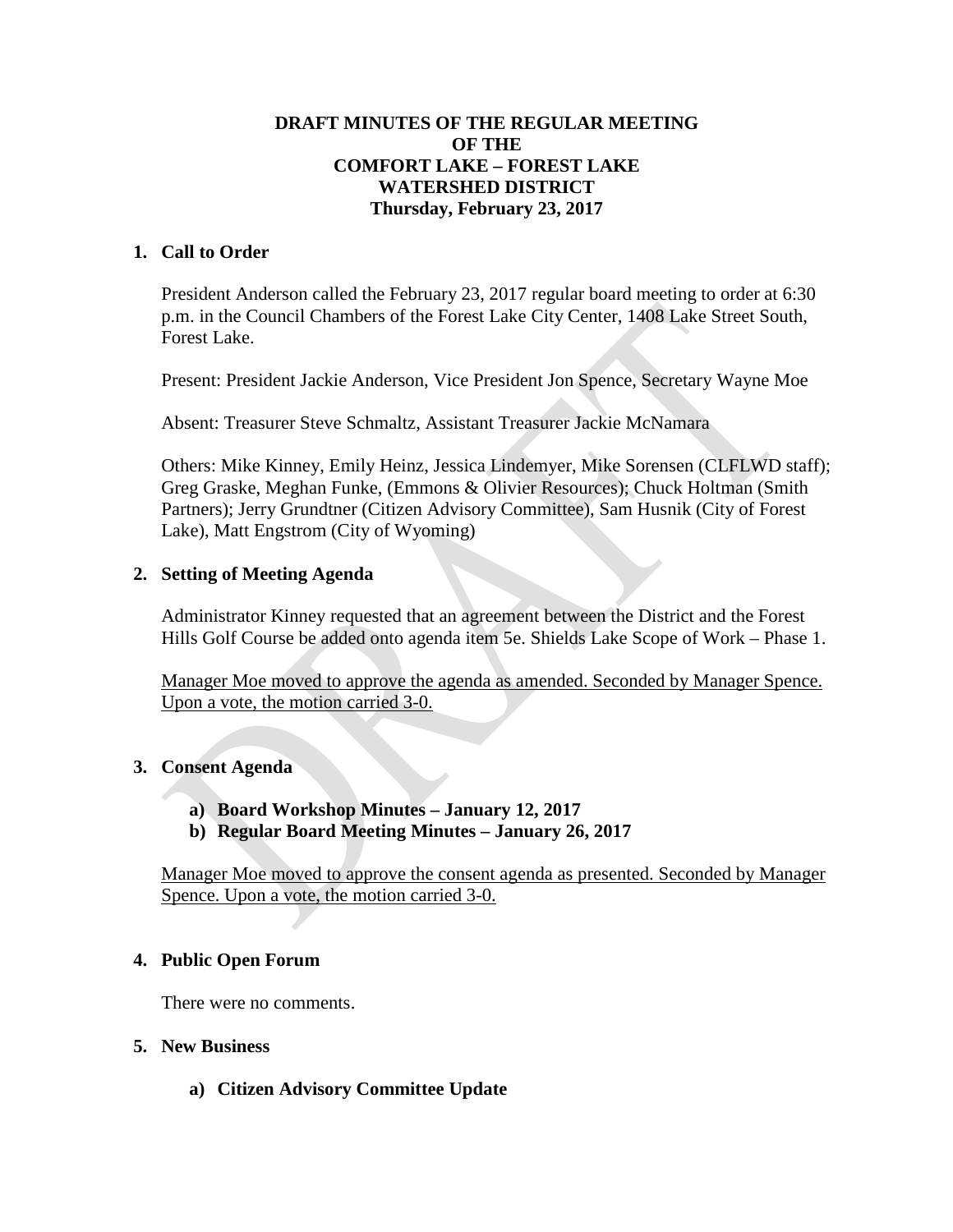Citizen Advisory Committee (CAC) Chair, Jerry Grundtner, explained that he would provide an update on recent CAC activities as well as an update on the CAC itself. He also recognized Program Assistant Mike Sorensen for his consistent meeting attendance and hard work with the CAC. Mr. Grundtner then explained the four main action items that the CAC is focusing on for 2017: coordinate a student internship program; oversee the installation of educational messages (e.g. "No dumping. Drains to Forest Lake") on storm drain inlets District-wide; regularly meet with the City of Forest Lake Parks, Lakes and Trails Commission; and continue collaborating with Forest Lake High School (FLHS), especially related to native plant projects. The District recently purchased a bag of native plant seeds and will give those to the agriculture teacher at FLHS, Mike Miron. Mr. Miron will then work with students in his agriculture classes to plant and grow the seeds in the school's greenhouse. Once the plants reach a certain level of maturity, the CAC will organize a field trip with Mr. Miron during which the students may assist with planting the native plants at a community site. A specific site was previously planned for the planting, but recently expressed an interest not to participate in the program. The CAC is currently looking for another site.

President Anderson expressed approval of the initiatives to educate younger members in the community. She recommended that the CAC advertise the native planting field trip to the public and invite people to the event in order to learn more about the benefits of native plants. She also suggested that the city park or the public boat launches would be good sites for the native plantings due to their high traffic and public visibility. There was discussion regarding other potential sites for the plantings.

Manager Anderson asked about the upcoming rain barrel sale being planned by East Metro Water Resources Education Program (EMWREP). She noted that the proposed pick-up location is Hugo City Hall and asked if a location closer to the CLFLWD would be possible. Mr. Grundtner responded that he would ask EMWREP about this. There was discussion about advertising for this event.

Mr. Grundtner noted that there are currently seven members on the CAC, but meeting attendance is usually only about 2-3 people. He explained that Mr. Sorensen has been working hard on recruiting new members, but hasn't received many commitments. He asked if the Board had any ideas about how to increase membership and commitment level. Mr. Grundtner added that several committee members have mentioned that they don't feel much support from the Board, as they have never seen a Board member attend a CAC meeting. The CAC has reached out to several CACs for other watershed districts asking for advice on how to make the CLFLWD's committee more vibrant and involved. President Anderson noted that low participation rates have been a problem since the District's beginning, and suggested the assignment of a Board liaison to the CAC. Mr. Grundtner suggested that the liaison could attend a meeting once every quarter or so. There was discussion about advisory committee liaisons for other organizations. President Anderson suggested that the District needs to improve its messaging to the public about progress and activities, which should help get people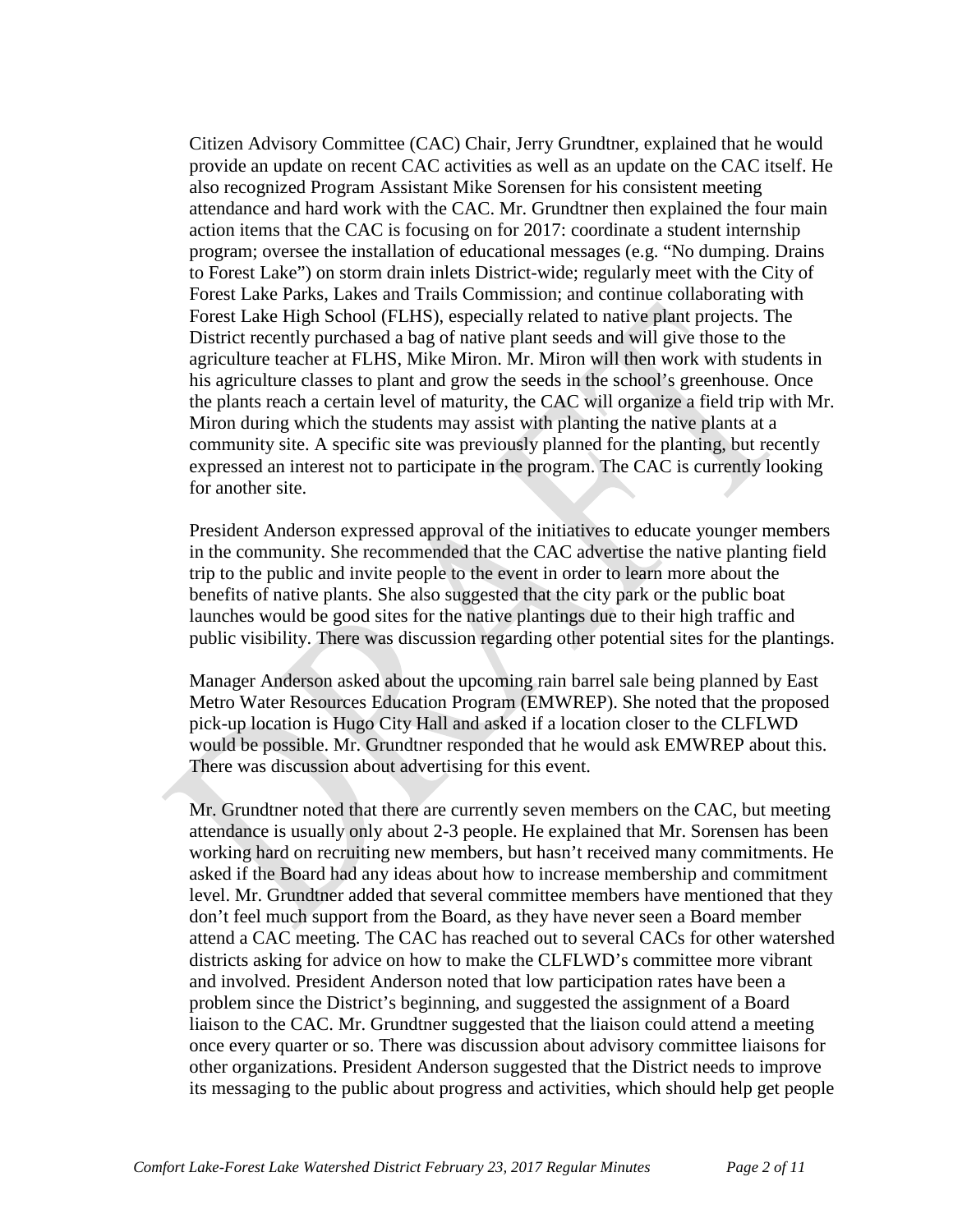more excited about participating. There was discussion about contacting other advisory committees and obtaining more detailed information on their efforts to increase participation. The Board thanked Mr. Grundtner for his presentation and work on the CAC.

### **b) Blue Water Science Service Contract**

Watershed Technician Emily Heinz noted that there was a mistake, and the copy of the contract included in the meeting packet was not the correct version of the document. She explained that legal counsel had some suggested revisions to the contract language, and the revised version of the contract did not make it into the board packet. Legal Counsel Holtman explained that the revisions were not major and largely pertained to conforming the District's contract template to the nature of the work being performed by Blue Water Science. He explained that the changes were made for three specific purposes: referring to the scope of work included in Attachment A to the contract and not to independent task orders, providing for compensation based on a lump sum and not hourly basis, and removing references to professional liability warranty and insurance, which do not apply to Blue Water Science.

Manager Moe moved to authorize the Administrator, on advice of counsel, to enter into an agreement with Blue Water Science in accordance with the February 7, 2017 services agreement, as revised by legal counsel, in an amount not to exceed \$19,200. Seconded by Manager Spence. Upon a vote, the motion carried 3-0.

#### **c) 2017 AIS Management Plan**

Ms. Heinz explained that the 2017 Aquatic Invasive Species (AIS) Management Plan provided in the meeting packet is a general overview of planned activities, with additional detail provided as necessary. She noted that all items included in the plan have been budgeted for in 2017. Some items were budgeted for emergency or reserve purposes. Staff recommends that action not be taken for such items, unless deemed necessary later in the year. President Anderson suggested adding onto the report's budget summary page the acreage of each lake and calculated spending per acre. This would help explain how the budget for each lake is usually relative to its size. She noted this could also be broken out by each basin for Forest Lake, because the District doesn't treat the entire lake evenly throughout. President Anderson also suggested using a simple format to rate the severity of the AIS issues for each lake such as number of different invasive species and growth densities.

Ms. Heinz provided a brief overview of planned activities on a lake-by-lake basis. On Moody Lake the District will continue operation of the winter aeration system, plan to not treat curly-leaf pondweed until the wetland rehabilitation project is complete, and plan to perform a fish survey periodically in future years. On Bone Lake the District will attempt a special late-season treatment of curly-leaf pondweed, plan to treat Eurasian watermilfoil as in previous years, continue operation of the fish barriers,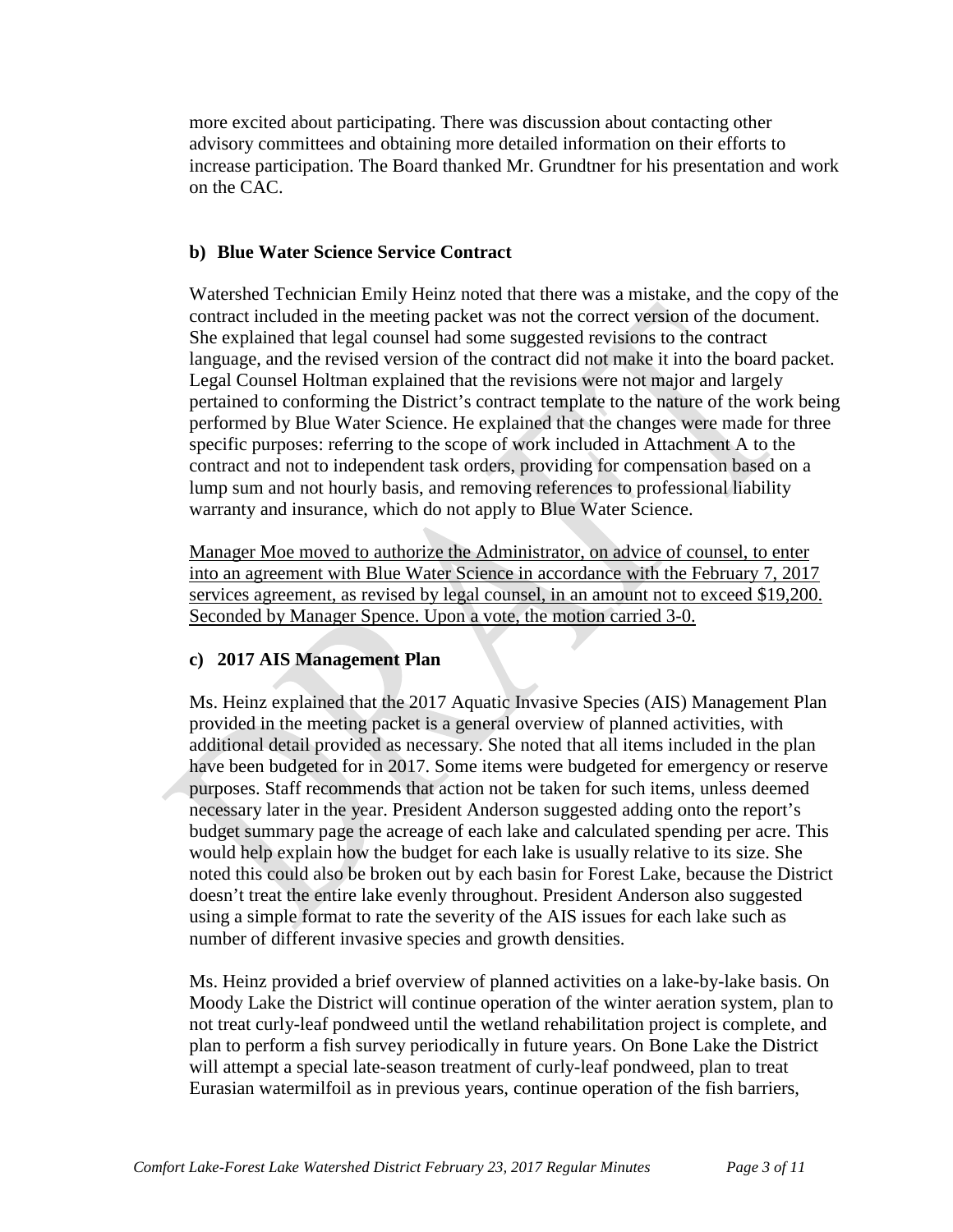work with local homeowners to observe carp spawning patterns, work with volunteers to monitor zebra mussel sampler plates, and aim to achieve 300 watercraft inspection hours at the public access. On Little Comfort Lake the District will survey curly-leaf pondweed to determine if herbicide treatment is warranted, and work with a volunteer to monitor a zebra mussel sampler plate. On Shields Lake the District will replace the existing electric fish barrier with a mechanical barrier, seek a volunteer to monitor a zebra mussel sampler plate, and look to treat curly-leaf pondweed in future years after the stormwater harvest/irrigation reuse system/alum treatment project is complete. On Sylvan Lake the District will coordinate another biological control collection and release to manage purple loosestrife, work with a volunteer to monitor a zebra mussel sampler plate, and perform an AIS detection survey to monitor for new infestations. On Forest Lake the District will plan to treat curly-leaf pondweed, Eurasian watermilfoil, and flowering rush; work with volunteers to monitor zebra mussel sampler plates; aim to achieve 2,500 watercraft inspection hours at the public accesses; and install a Clean, Drain, Dry, Dispose  $(CD<sup>3</sup>)$  boat cleaning station at a public access. On Comfort Lake the District will survey curly-leaf pondweed to determine if herbicide treatment is warranted, plan for an early-season treatment of Eurasian watermilfoil, work with volunteers to monitor zebra mussel sampler plates, and aim to achieve 650 watercraft inspection hours at the public access.

Ms. Heinz provided further details on the watercraft inspection program including interagency agreements, funding levels, hiring process, and scheduling guidelines. In addition to its levied funds, the District is expecting to receive grants and financial contributions from several sources including the City of Forest Lake, Forest Lake Lake Association, Washington County, Chisago County, and potentially the Comfort Lake Association. The levels of funding vary by each access and influence the amount of inspection hours the District is aiming to achieve on each. The District will continue to coordinate the joint program with Chisago County and hire both level 1 and level 2 inspectors. In addition to the inspectors hired through the joint program, the District plans to hire 3 more watercraft inspectors on its own. Inspectors will be required to make their own schedules according to a set of guidelines that emphasize inspection hours on holidays and weekends. Based on the estimated amount of funding available, it is anticipated that the District may get close to achieving full weekend inspection coverage this year.

In response to a question from Manager Moe, Ms. Heinz explained that each inspector receives a tablet at the beginning of the year that enables them to access the electronic boat inspection survey and shared calendar. Inspectors use the shared calendar to create their schedules and know which accesses are being covered at what times. Manager Moe asked if staff performs any spot checks to ensure that inspectors are in fact at the access during their scheduled shifts. He also asked if the Board would have access to the shared calendar in order to check in with inspectors during their scheduled shifts. Ms. Heinz replied that Mr. Sorensen will have access to the shared calendar and will perform frequent onsite spot checks as well as regularly review each inspector's schedule to ensure that the scheduling guidelines are being followed. She was unsure if it would be possible to share the calendar with the Board, as it is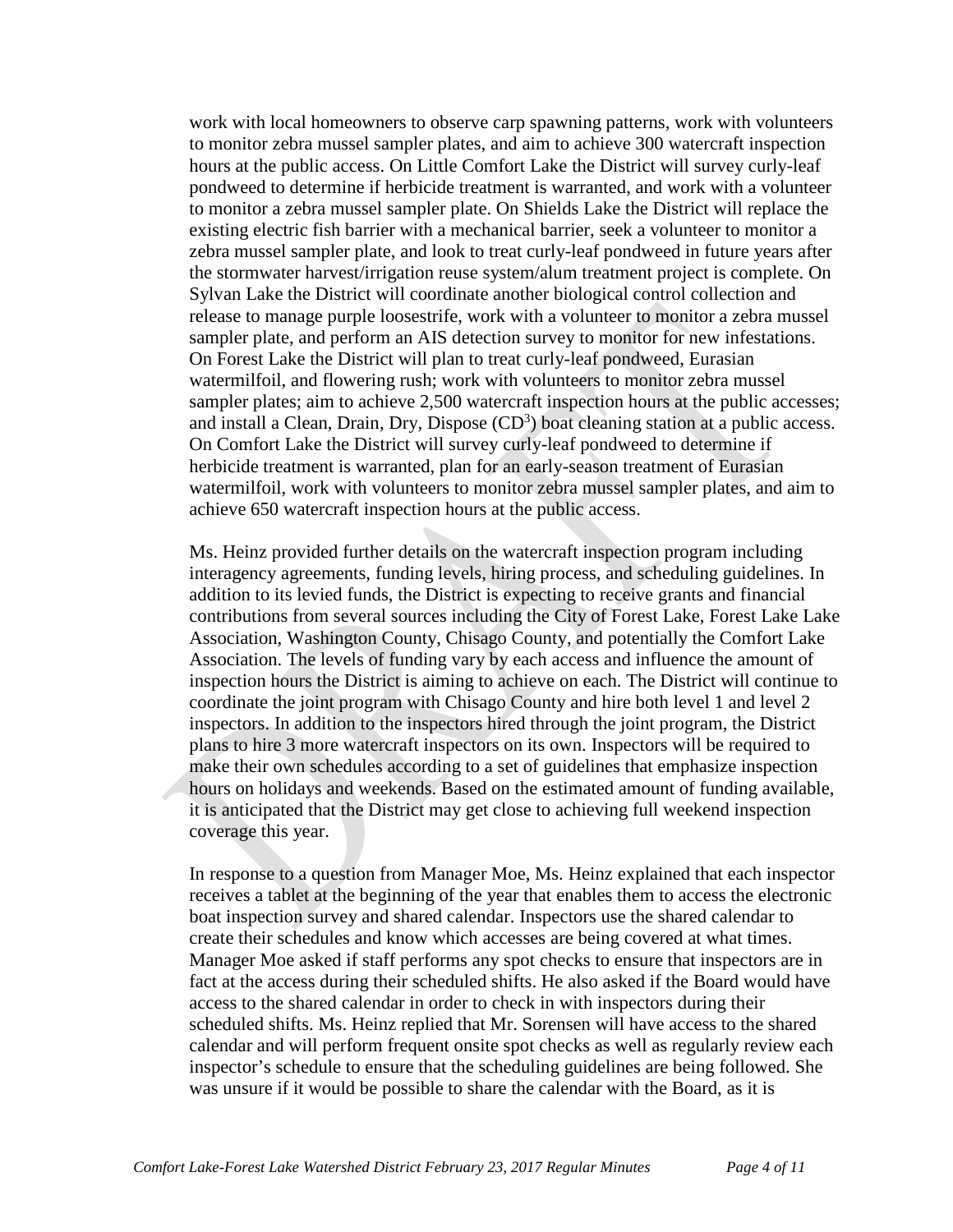operated through Chisago County and therefore has security restrictions. There was discussion about past issues with discrepancies between inspectors' schedules and actual presence at the access. Mr. Sorensen noted that he is planning to work with each lake association to monitor the quality of inspections throughout the summer as well.

Ms. Heinz concluded by noting that the watercraft inspection season is anticipated to begin around May  $6<sup>th</sup>$  (roughly one week before fishing season opening day) and run until mid-October.

# **d) FY2017 Clean Water Fund Grant Agreement**

Administrator Kinney presented the grant agreement with the Board of Water and Soil Resources (BWSR) for the three FY17 Clean Water Fund grants that were awarded to the District: Bone Lake Partially Drained Wetland Restorations; Shields Lake Stormwater Harvest, Irrigation Reuse, and Alum Treatment; and Forest Lake Enhanced Street Sweeping Plan. Mr. Kinney also presented resolution 17-02-01, authorizing execution of the grant agreement, for the Board's consideration.

Manager Spence moved to adopt resolution 17-02-01 as presented. Seconded by Manager Moe. Upon a roll call vote, the motion carried 3-0.

| <b>Manager</b>          | Aye | <b>Nay</b> | <b>Absent</b> |
|-------------------------|-----|------------|---------------|
| Jackie Anderson         |     |            |               |
| Jackie McNamara         |     |            |               |
| Wayne Moe               |     |            |               |
| <b>Stephen Schmaltz</b> |     |            |               |
| Jon Spence              |     |            |               |

# **e) Shields Lake Scope of Work – Phase 1 [with added Forest Hills Golf Course agreement]**

Administrator Kinney explained that the District needs to execute an agreement with Forest Hills Golf Course in order to implement the stormwater harvest and irrigation reuse phase of the upcoming Shields Lake project. He explained the recent discussions with BWSR regarding the sequencing of executing that agreement, with relation to the project grant agreement with BWSR. He then explained that the golf course contract language has not yet been finalized, and provided details on the general framework including standard formatting, language about operations and maintenance, and necessary timing. The ideal timeframe for project construction is mid-late October. Before construction, the board must order the project after public notice and hearing, and several activities such as design, feasibility, and permitting need to be accomplished. Both agreements need to be in place in order to begin work on those activities. Mr. Kinney noted that if the agreement wasn't executed until the March board meeting, it wouldn't be feasible to begin construction in 2017.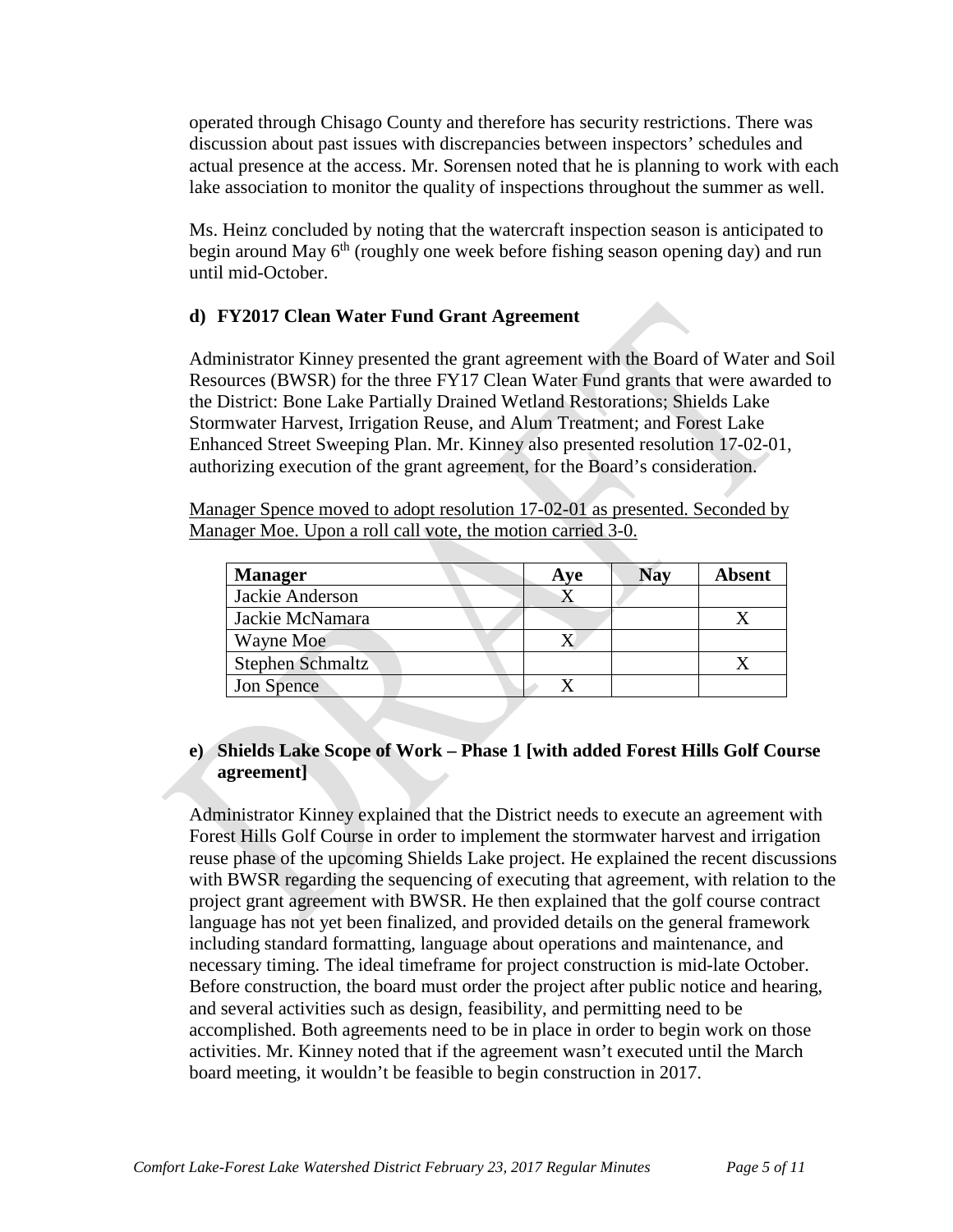There was discussion about authorizing one or more board members to execute the agreement once the language has been finalized. Legal Counsel Holtman explained that if the board is comfortable with the general framework presented, it may authorize the President, on advice of counsel, to execute the agreement once it is finalized. He added that the board may, if it wishes, add to the motion a requirement for the President to consult with an additional board member before executing the agreement.

Manager Moe moved to delegate authority to the President to sign the agreement with Forest Hills Golf Course and resulting easement, on advice of counsel. Seconded by Manager Spence.

Discussion: Engineer Graske asked for clarification about the inclusion of the easement with the agreement. He noted that the location for some of the project components have not yet been finalized at this point. Mr. Holtman explained that one of the terms of the agreement is that an easement would be signed once the project design is at a stage during which the locations and alignments are known. The easement is a separate document from the agreement.

#### Upon a vote, the motion carried 3-0.

Administrator Kinney explained that the second part of the agenda item includes EOR's scope of work for phase 1 of the project. He noted that if the Board chooses to authorize the scope tonight, work on those tasks may begin immediately after execution of the grant agreement with BWSR.

Manager Spence moved to authorize the Administrator, on advice of counsel, to enter into an agreement with EOR for services outlined in the attached memo dated February 16, 2017 regarding feasibility work under Phases 1-4 & 9 of the Shields Lake Stormwater Harvest and Irrigation Reuse System and Alum Treatment in an amount not to exceed \$71,800. Seconded by Manager Moe.

Discussion: President Anderson noted that, since he was unable to attend this meeting, Manager Schmaltz provided the board with written comments regarding the project. President Anderson summarized some of the comments and explained that they largely pertain to the relationship between in-lake phosphorus concentration and water clarity. Manager Schmaltz's comments expressed concern that the District's phosphorus concentration goal for Shields Lake is not aggressive enough. Engineer Graske noted that Shields Lake is classified as a shallow lake, and therefore has a different state standard for phosphorus concentration than other District lakes such as Forest Lake, Bone Lake, and Comfort Lake (60 micrograms per liter instead of 40 micrograms per liter). Dr. Meghan Funke explained that, for shallow lakes, the relationship between in-lake phosphorus concentration and water clarity is not as linear as it is for other lakes. Shallow lakes are typically found in one of two steady states: turbid state (the current state of Shields Lake) or clear state (the goal). The phosphorus load reductions that will be achieved by the Shields Lake project are anticipated to be significant enough to flip Shields Lake from its current turbid state to a clear water state. Though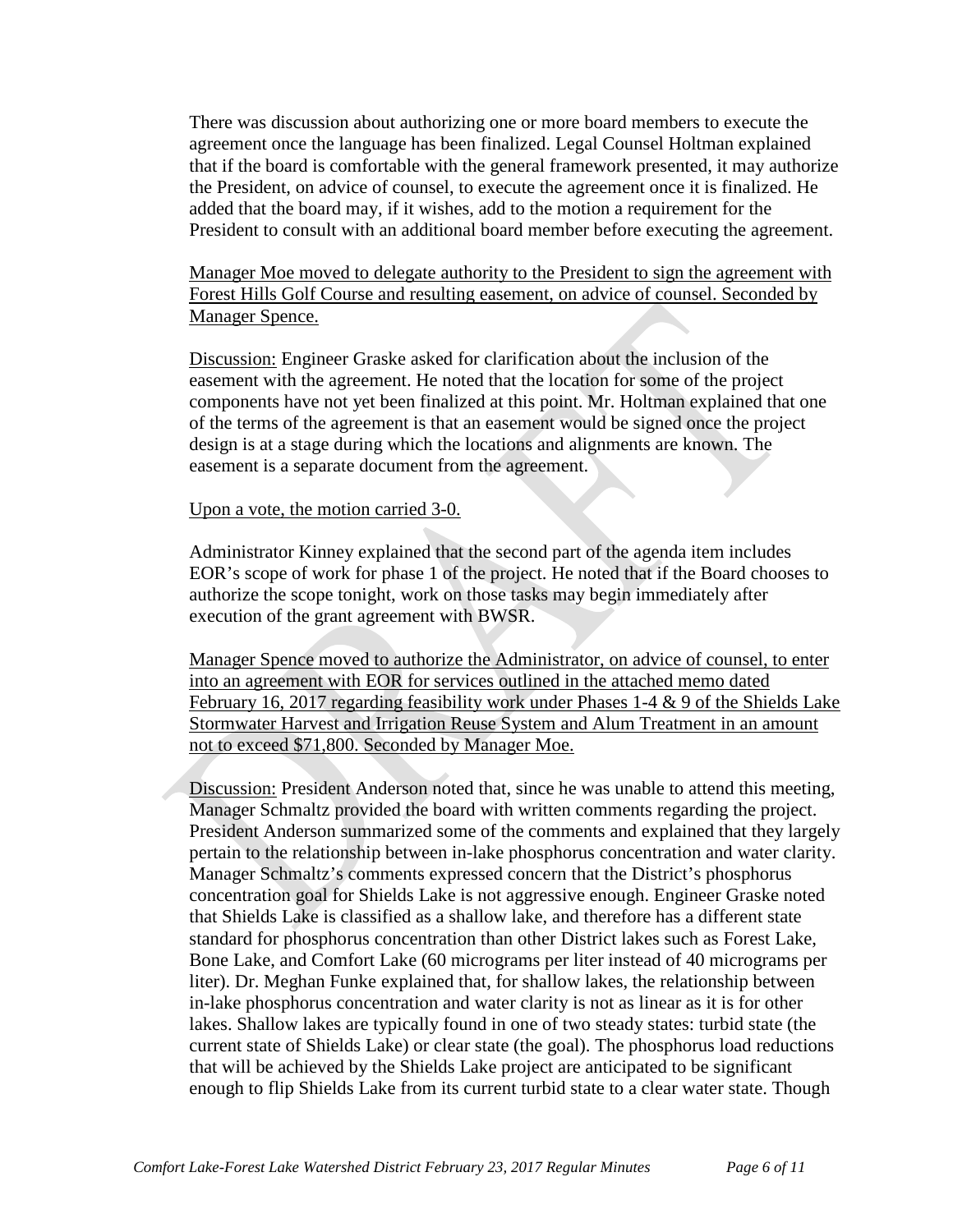the state standard indicates a concentration of 60 micrograms per liter, the actual concentration once Shields reaches a clear water state will likely be much less. Dr. Funke added that flipping Shields Lake to a clear water state is expected to result in a significant phosphorus load reduction to Forest Lake. President Anderson asked that EOR provide that sort of explanation in their memos in the future. There was further discussion about shallow lake stable states. Manager Spence concluded that it seems like the District is being adequately aggressive with its water quality goals for Shields Lake.

Upon a vote, the motion carried 3-0.

# **f) Bone Lake Cropland Rental Agreement**

Administrator Kinney explained that the Bone Lake Diagnostic Study identified a small area of farmland in the Bone Lake subwatershed that was contributing a very high phosphorus concentration to the lake. The District has since reached out to the landowner in an attempt to implement agricultural best management practices (BMPs) on that property. The landowner is agreeable to a year-to-year contract with the District, but doesn't want to commit to anything long-term. The proposed land rental agreement is in the packet and provides for a payment to the landowner of \$3,040 per year allowing the District to manage just over 30 acres of farmland. Mr. Kinney noted that implementing agricultural BMPs on this property would be very cost effective at an average of \$100 per pound of phosphorous removal.

In response to a question from President Anderson, Mr. Kinney noted that funding for these activities would come from the District's cost-share program budget.

Manager Moe moves to authorize the Administrator, on advice of counsel, to enter into an agreement with Mr. Warren Dahlin for the purpose of renting and managing annually the cropland owned by Mr. Dahlin so as to reduce the nutrient loading into Bone Lake. Seconded by Manager Spence. Upon a vote, the motion carried 3-0.

# **g) MAWD Request for Special Meeting**

Administrator Kinney explained that the Minnesota Association of Watershed Districts (MAWD) board typically conducts its business at its annual meeting in December. However, in order to meet its goal of having new structures in place by January 1, 2018 the MAWD board has requested a special meeting during the summer tour in June.

President Anderson noted that this was discussed during the breakout sessions at the 2016 MAWD annual meeting. She explained that MAWD wants to encourage more involvement and is therefore proposing to raise the annual dues. She added that there was also discussion about adding different levels of membership. President Anderson encouraged other board members to attend the MAWD summer tour in June. She then asked legal counsel if the letter included in the board packet should be signed by the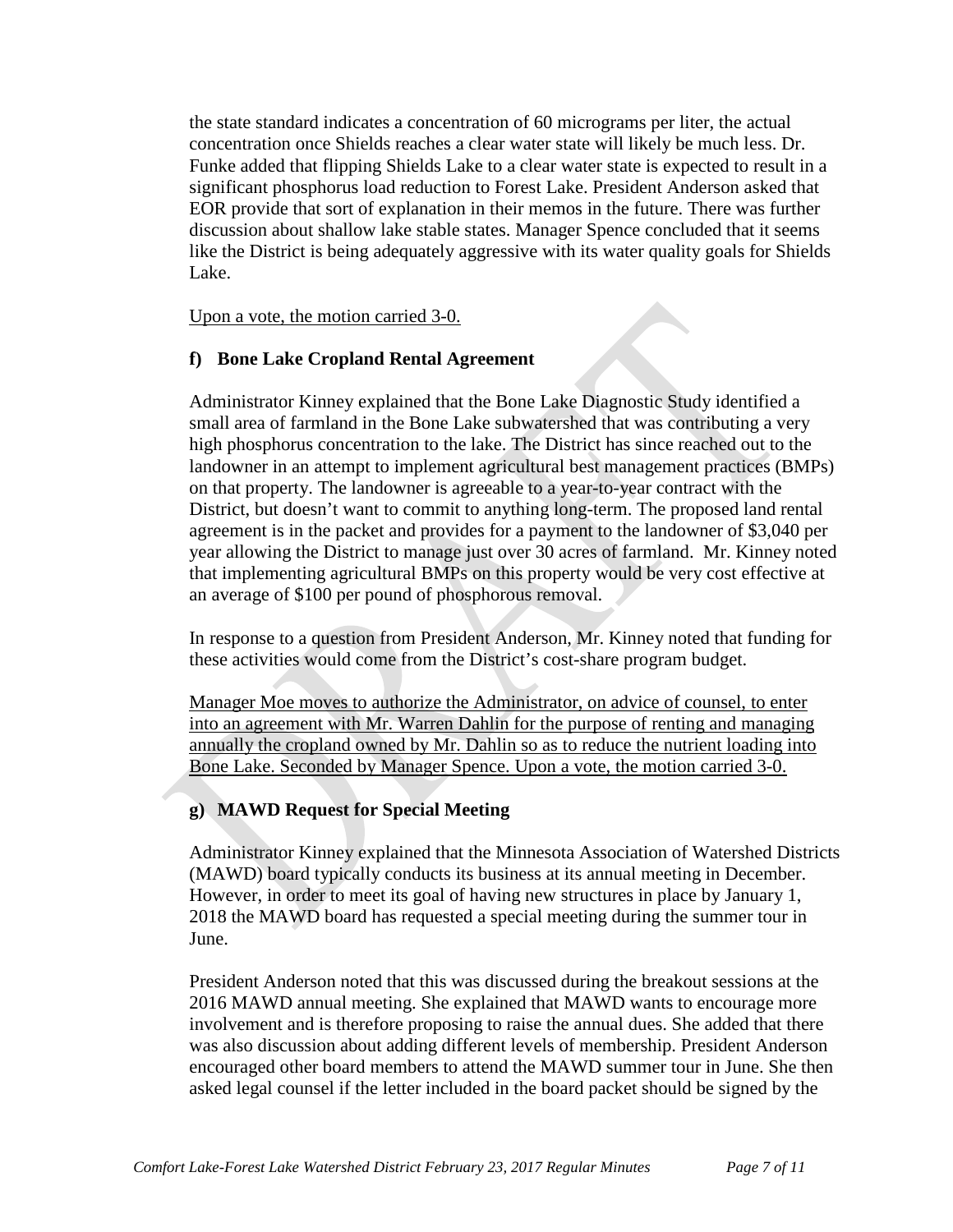board instead of the District Administrator, since the board members are the voting members of MAWD. Legal Counsel Holtman responded that the board could opt to pass a motion authorizing the Administrator to sign the letter on behalf of the board.

Manager Spence moved to authorize the Administrator to sign the attached draft letter to the MAWD Board President requesting a special meeting of the MAWD Board be held during the MAWD Summer Tour that is scheduled for June 21-23, 2017. Seconded by Manager Moe. Upon a vote, the motion carried 3-0.

Administrator Kinney noted that information on the upcoming legislative session is also included in the board packet. Managers could register to attend themselves, or ask staff to register for them. President Anderson noted that she is planning to attend.

#### **6. Old Business**

### **a) Amendment and Data Review Scope of Work**

Administrator Kinney presented the scope of work from EOR for two different tasks: assistance with the Watershed Management Plan amendment, and performance of a comprehensive monitoring data review. He noted that the scope of work for the plan amendment has a cost that is higher than what is in the 2017 budget for that item. Mr. Kinney explained that there are a couple of line items in the 2017 budget that are expected to be underspent, and asked for board input on how to handle transfers between budget line items.

President Anderson noted that the board should decide on a procedure for aligning the budget with the actual anticipated spending, as things progress and change over the course of the year. She explained that the budget report should be amended as budget transfers occur in order to ensure that line items are not overspent. Administrator Kinney explained that he has spoken with the District's accountant and auditor about this, and they have indicated that it is okay for the District to have overspent line items in the budget, as long as there is an adequate explanation for the overage. The auditor is more concerned about the District's overall budget balance, especially with respect to the reserve. There was discussion about proper procedure for processing and documenting budget transfers. Legal Counsel Holtman explained that his experience with other watershed districts has shown that typically administrators present a proposed expense to the board and show that the expense is covered by the corresponding budget line item. If a budget transfer is necessary to fund the expense, the administrator would propose an alternative line item from which funds could be transferred. In conjunction with authorizing the expenditure, the board would also authorize the transfer of funds in this case. This would then be communicated to the accountant, who would then make that adjustment. There was discussion about a standard template to be used in the event of a budget transfer. It was unclear if MAWD or BWSR has templates that the District could use. President Anderson suggested asking the District accountant and auditor for a template.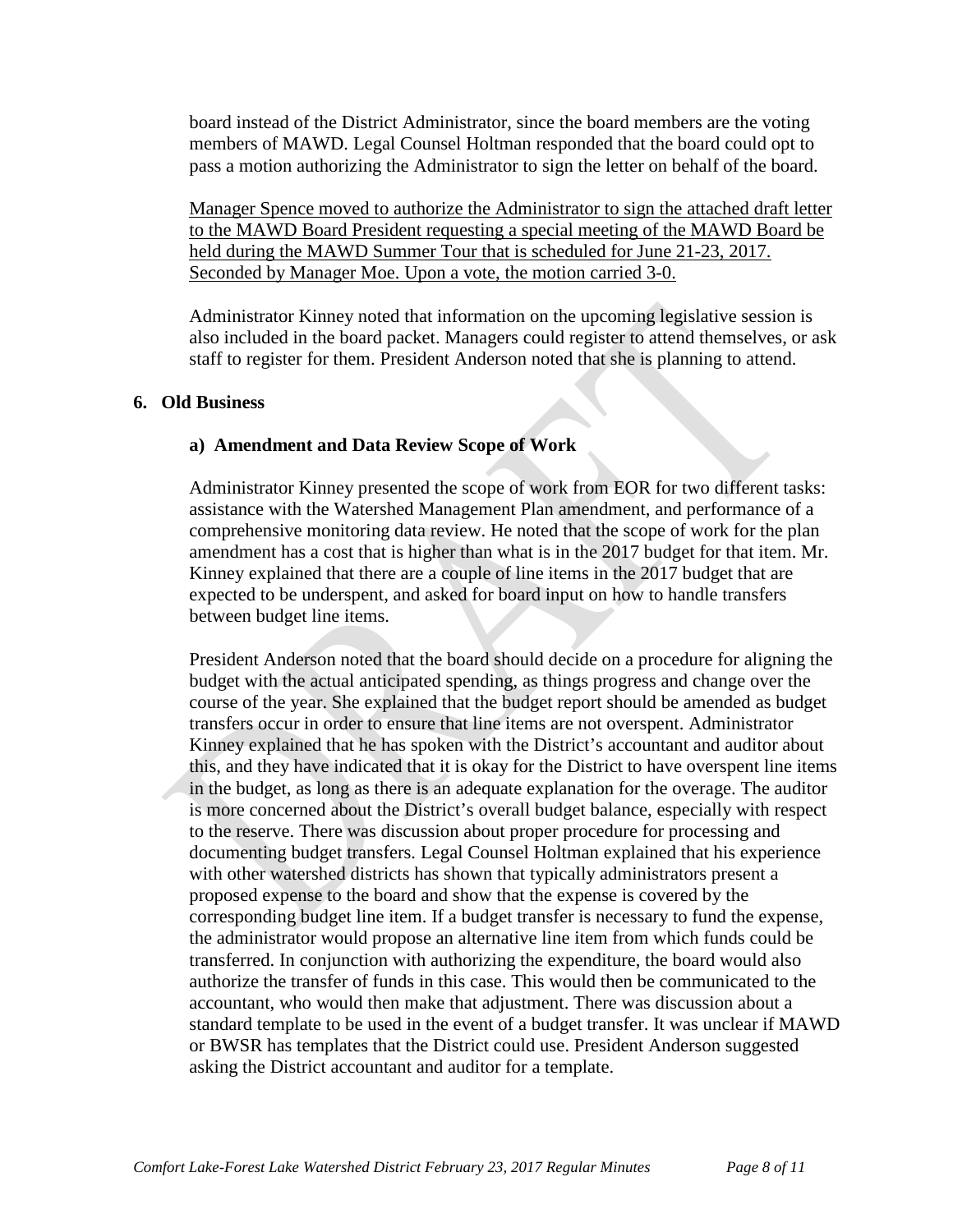Mr. Holtman added that, with respect to the \$21 overage for the comprehensive data review scope of work, the board could authorize the Administrator to overspend a particular line item budget if there is another uncommitted fund budget, such as the reserve fund, from which funds could be drawn. In doing so, the board could specify a limit on this authority.

Manager Moe moved to authorize the requested fund transfers and authorize the Administrator, on advice of counsel, to enter into an agreement with Emmons and Olivier Resources in accordance with the January 11, 2017 scope of work and in an amount not to exceed \$9,985. Seconded by Manager Spence. Upon a vote, the motion carried 3-0.

Manager Anderson moved to direct staff to formulate a standard template for fund transfers to accommodate changes in the budget that would be used to present the proposed fund transfer to the board and subsequently communicate it to the accountant. Seconded by Manager Spence. Upon a vote, the motion carried 3-0.

# **b) Project Updates**

Administrator Kinney explained that the District has recently completed some of its larger capital improvement projects. He explained that the  $3<sup>rd</sup>$  Lake Pond (a.k.a. Forest Lake Wetland Treatment Basin) project was completed, then the contractor for both projects, Peterson Companies, began work on the Moody Lake Wetland Rehabilitation Project. Due to forecasted warm temperatures, the decision was made for Peterson Companies to work around the clock in order to finish the project ahead of schedule. District staff notified nearby homeowners of the revised work schedule by knocking on doors. Construction was completed late in the day on Thursday, February  $16<sup>th</sup>$ . Phase 2 of the project will entail effectiveness monitoring to determine if alum treatment within these excavated wetlands is warranted. Mr. Kinney noted that the excavated material will likely remain onsite until next fall when it will be spread onto the flat area of the field located to the north. Engineer Graske added that there will be erosion control measures on and around the material stockpile in the meantime. There was discussion about the size of the project and projected phosphorus load reduction of 445 pounds per year. Engineer Graske pointed out that the main construction phase of these projects is now complete, but site cleanup and restoration will occur later this spring. He noted that some silt buildup was observed at the outlet of the  $3<sup>rd</sup>$  Lake Pond project due to the dewatering operations, and will be cleaned up.

# **7. Report of Staff**

#### **a) Administrator**

Manager Spence asked for an update on the proposed housing development on Comfort Lake. Engineer Graske responded that the District received a permit application for that development yesterday.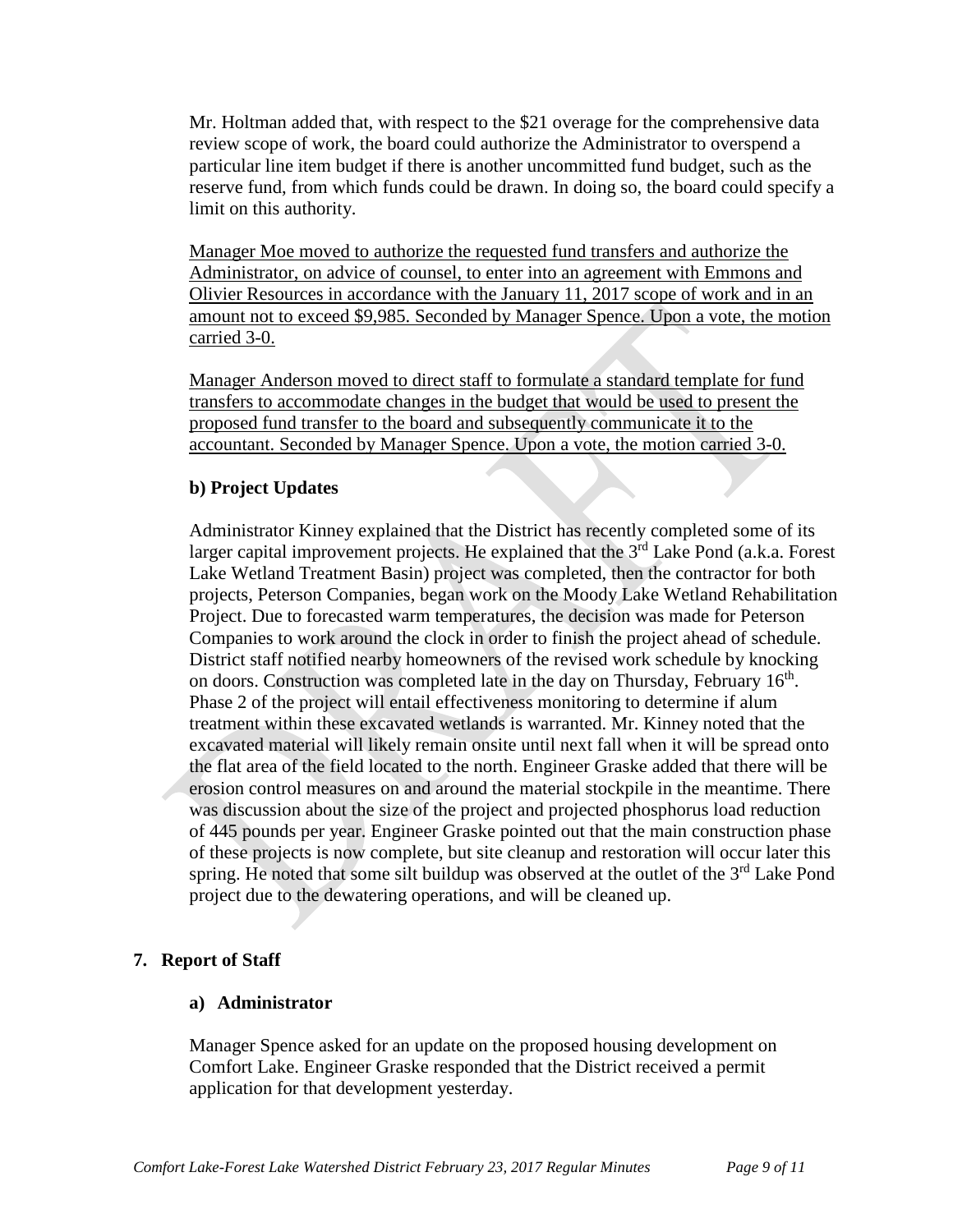Administrator Kinney noted that the board may expect a workshop in the near future to discuss the District rule revisions with the City of Forest Lake. He explained that a meeting on the staff level will occur first, and that topics of discussion will likely include new developments and regional stormwater treatment. Mr. Kinney has asked the city to prepare a memo explaining their desired changes to the District rules.

#### **b) Emmons & Olivier**

Engineer Graske noted that in addition to the Comfort Lake development permit application, the District received a permit application for redevelopment of the old Forest Lake city hall site. The proposed project will include an apartment complex with some retail on the ground floor, as well as redevelopment of some of the adjacent roads.

He added that Dr. Funke is continuing to make progress on the Forest Lake Diagnostic Study and has begun framing up the prioritization of projects. The study is expected to be completed by June.

President Anderson asked for an update on the deep core sediment sampling. Administrator Kinney responded that the final report is expected to be received in July. He added that one of the St. Thomas students will be giving a presentation using some of the core data at an upcoming conference in Pittsburgh in March. It was noted that the sediment core data will be used to determine the dosing rate for the alum treatment on Shields Lake.

#### **c) Smith Partners**

Nothing to report.

# **8. Report of Treasurer**

# **a) Approval of Bills and Treasurer's Report**

Manager Spence presented the Treasurer's Report and invoices to be paid and recommended approval.

Manager Moe moved to accept the Treasurer's Report and pay the bills in the amount of \$235,695.87. Seconded by Manager Anderson. Upon vote, the motion carried 3-0.

#### **9. Report of Officers and Managers**

Manager Spence commented that the District's open house event on Tuesday had a high rate of attendance by the public.